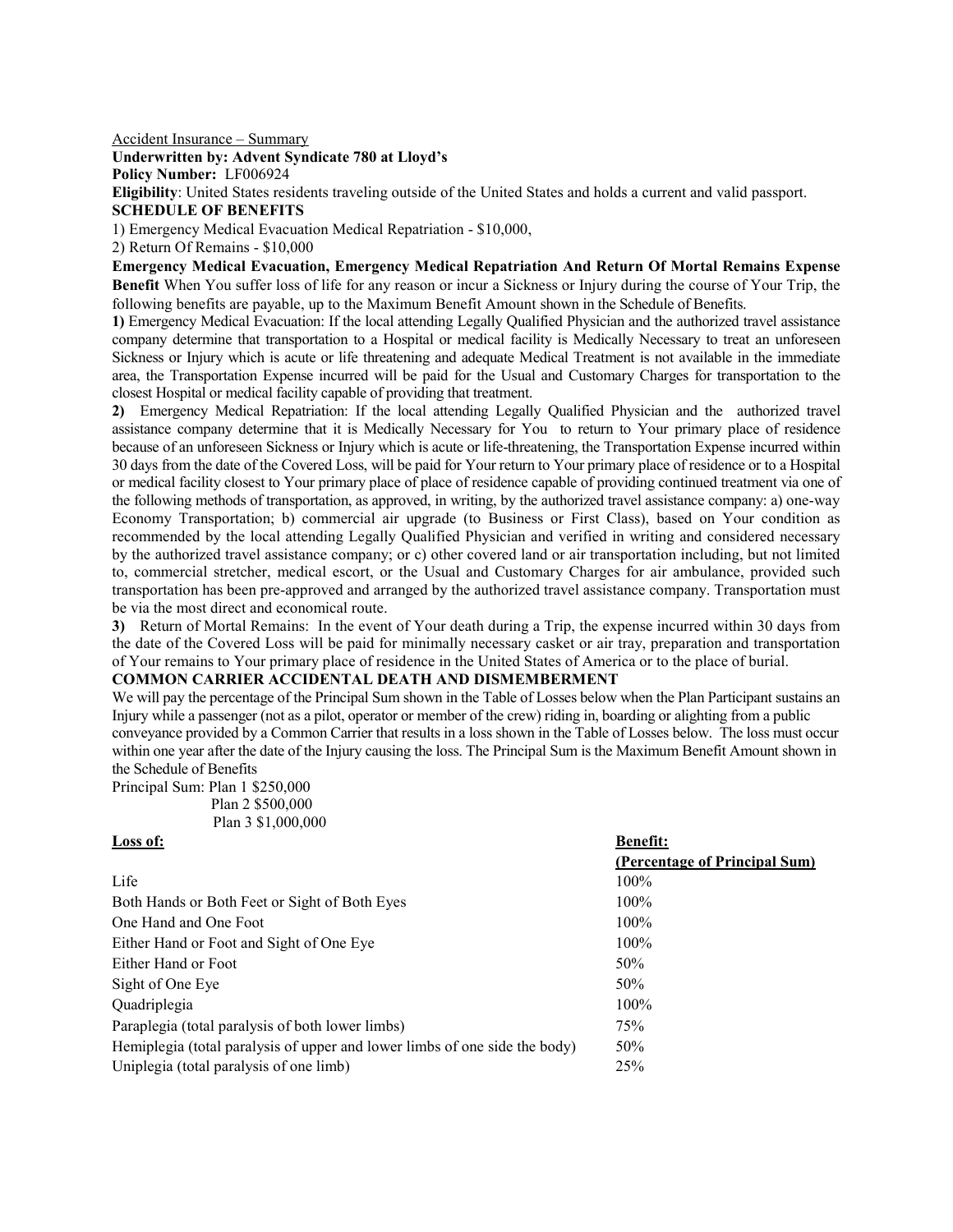### **EFFECTIVE DATES OF INSURANCE:**

### **Plan Participant's Effective Date for all other Coverages:**

A Person will become a Plan Participant under the Plan Document, provided proper premium payment is made, on the latest of:

- 1) The Effective Date of the Plan Document; or
- 2) The date the Company receives a completed application or enrollment form; or
- 3) The day He becomes eligible, subject to any required waiting period, according to the referenced date requested and shown in the Enrollment Form ; or
- 4) The moment He exits their Home Country airspace**;** or
- 5) The Date requested by the Participating Organization.

### **TERMINATION DATE OF INSURANCE:**

## **Plan Participant's Termination Date for all other Coverages:**

Insurance for a Plan Participant will end on the earliest of:

- 1) The date He is no longer in an Eligible Class; or
- 2) The date the Plan Participant returns to his or her Home Country or;
- 3) The expiration of 365 days from the Effective Date of Coverage or
- 4) The date He reports for full-time active duty in any Armed Forces, according to the referenced date shown in the Application. We will refund, upon receipt of proof of service, any premium paid, calculated from the date active duty begins until the earlier of:
	- a) The date the premium is fully earned; or
	- b) The Expiration Date of the Plan Document.

This does not include Reserve or National Guard duty for training;

- 5) The end of the period for which the last premium contribution is made; or
- 6) The date the Plan Participant requests, in writing, that his/her coverage be terminated; or
- 7) The date the Plan Participant's participation in the Program terminates; or
- 8) The date the Plan Participant's Trip is completed.

# **Primary Medical Expense:**

If an Injury or Sickness to the Plan Participant results in his incurring Eligible Expenses for any of the services in the SCHEDULE OF BENEFITS, We will pay the Eligible Expenses incurred, subject to any applicable Deductible Amount, and Coinsurance Percentage.

The Plan Participant must be under the care of a Physician when the Eligible Expenses are incurred. The Expense must be incurred solely for the treatment of a covered Injury or Sickness:

1) While the person is a Plan Participant under the Plan Document.

The first Expense must be incurred within the time frame shown on the SCHEDULE OF BENEFITS.

The total of all medical benefits payable under the Plan Document is shown on the SCHEDULE OF BENEFITS and is subject to the specific maximums shown on the SCHEDULE OF BENEFITS.

### **Definitions**

**Accident** means an unforeseeable event which:

- 1) Causes Injury to one or more Plan Participants; and
- 2) Occurs while coverage is in effect for the Plan Participant.

**Benefit Period** means the period of time from the date of the Accident causing the Injury or Sickness for which benefits are payable, as shown in the Schedule of Benefits, and the date after which no further benefits will be paid.

**Covered Accident** means an Accident that occurs by a Plan Participant and results in a Loss for which benefits are payable.

**Covered Loss or Covered Losses** means an accidental death, dismemberment, Sickness or other Injury covered under the Plan Document and indicated on the Schedule of Benefits.

**Eligible Expenses** means the Usual, Reasonable and Customary charges for services or supplies which are incurred by the Plan Participant for the Medically Necessary treatment of an Injury. Eligible Expenses must be incurred while the Plan Document is in force.

**Injury** means bodily harm resulting, directly and independently of disease or bodily infirmity, from an accident. All injuries to the same person sustained in one accident, including all related conditions and recurring symptoms of injuries will be considered on injury.

**Medically Necessary** means a treatment, drug, device, service, procedure or supply that is:

- 1) Required, necessary and appropriate for the diagnosis or treatment of an Sickness or Injury; and
- 2) Prescribed or ordered by a Physician or furnished by a Hospital; and
- 3) Performed in the least costly setting required by the condition; and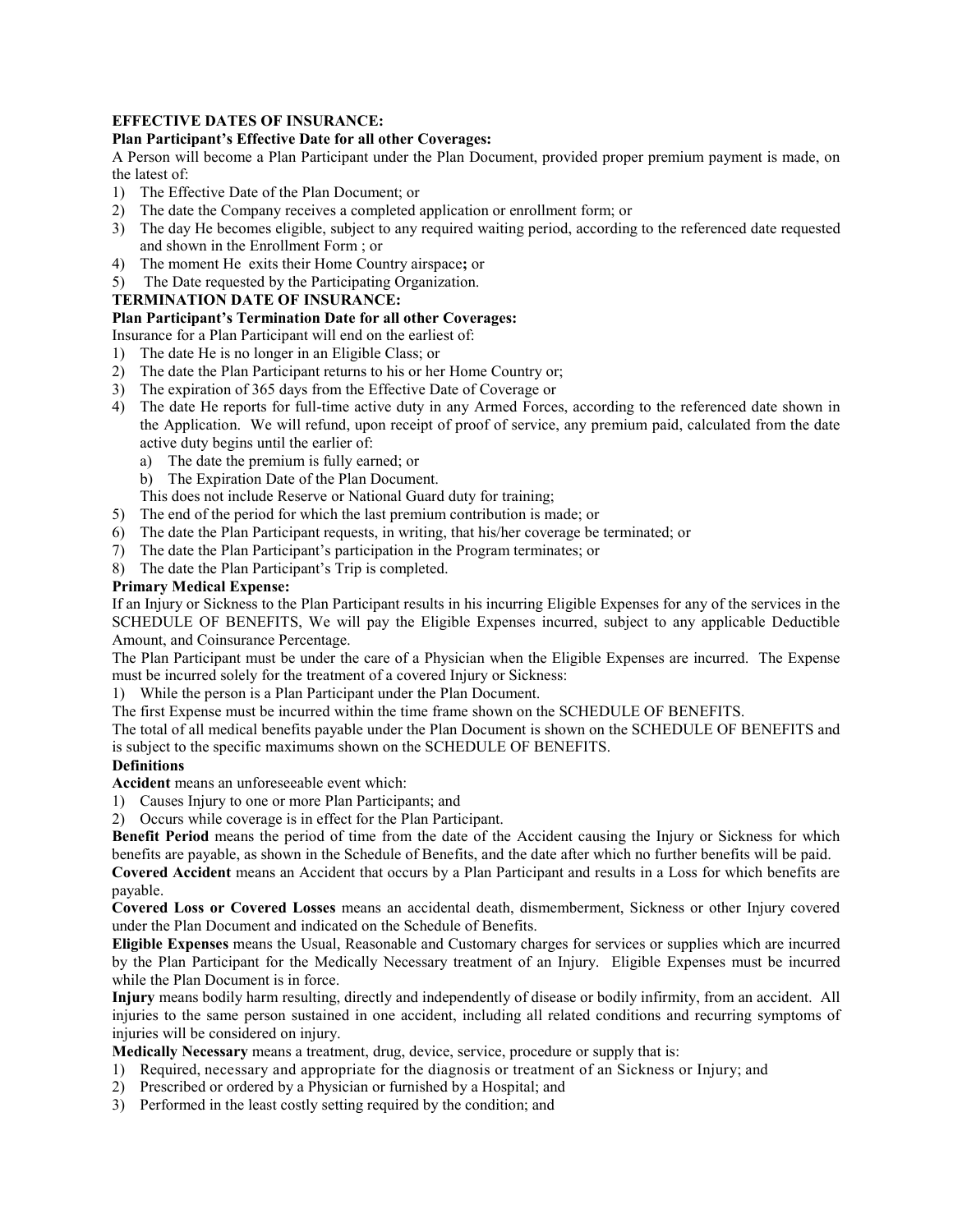4) Consistent with the medical and surgical practices prevailing in the area for treatment of the condition at the time rendered.

**Physician** means a person who is a qualified practitioner of medicine. As such, He or She must be acting within the scope of his/her license under the laws in the state in which He or She practices and providing only those medical services which are within the scope of his/her license or certificate. It does not include a Plan Participant, a Plan Participant's Spouse, son, daughter, father, mother, brother or sister or other relative.

**Usual, Reasonable and Customary** means the most common charge for similar professional services, drugs, procedures, devices, supplies or treatment within the area in which the charge is incurred. The most common charge means the lesser of:

- The actual amount charged by the provider;
- The negotiated rate; or
- The charge which would have been made by the provider (Physician, Hospital, etc) for a comparable service or supply made by other providers in the same Geographic Area, as reasonable determined by Us for the same service or supply.

"Geographic Area" means the three digit zip code in which the service, treatment, procedure, drugs or supplies are provided; a greater area if necessary to obtain a representative cross-section of charge for a like treatment, service, procedure, device drug or supply.

Usual, Reasonable and Customary Charges, Fees or Expenses as used in the Plan Document to describe expense will be considered to mean the percentile of the payment system in effect at Plan Document issue as shown on the Schedule of Benefits.

## **EXCLUSIONS**

The Plan Document does not cover any loss resulting from any of the following unless otherwise covered under the Plan Document by Additional Benefits:

- 1) Suicide, attempted suicide (including drug overdose) self-destruction, attempted self-destruction or intentional self-inflicted Injury while sane or insane;
- 2) War or any act of war, declared or undeclared;
- 3) An Accident which occurs while the Plan Participant is on Active Duty Service in any Armed Forces, National Guard, military, naval or air service or organized reserve corps;
- 4) Injury sustained while in the service of the armed forces of any country. When the Plan Participant enters the armed forces of any country, We will refund the unearned pro rata premium upon request;
- 5) Voluntary, active participation in a riot or insurrection;
- 6) Medical expenses resulting from a motor vehicle accident in excess of that which is payable under any other valid and collectible insurance;
- 7) Organ transplants;
- 8) Treatment for an Injury or Sickness caused by, contributed to or resulting from the Plan Participant's voluntary use of alcohol, illegal drugs or any drugs or medication that is intentionally not taken in the dosage recommended by the manufacturer or for the purpose prescribed by the Plan Participant's Physician;
- 9) Violation or in violation or attempt to violate any duly-enacted law or regulation, or commission or attempt to commit an assault or felony, or that occurs while engaged in an illegal occupation;
- 10) Eligible Expenses for which the Plan Participant would not be responsible in the absence of the Plan Document;
- 11) Charges which are in excess of Usual, Reasonable and Customary charges;
- 12) Charges that are not Medically Necessary;
- 13) Charges provided at no cost to the Plan Participant;
- 14) Expenses incurred for treatment while in Your Home Country;
- 15) Expenses incurred for an Accident after the Benefit Period shown in the Schedule of Benefits or incurred after the termination date of coverage;
- 16) Services or treatment rendered by a Physician, Registered Nurse or any other person who is employed or retained by the Participation Organization; or an Immediate family member of the Plan Participant;
- 17) Treatment of a hernia, including sports hernia, whether or not caused by a Covered Accident;
- 18) The cost of the Covered Person's unused airline ticket for the transportation back to the Plan Participant's Home Country, where an Emergency Medical Evacuation or Repatriation and/or Return of Mortal Remains benefit is provided;
- 19) For the cost of a one way airplane ticket used in the transportation back to the Plan Participant's country where an air ambulance benefit is provided and medically necessary;
- 20) Travel in or upon:

(a) A snowmobile;